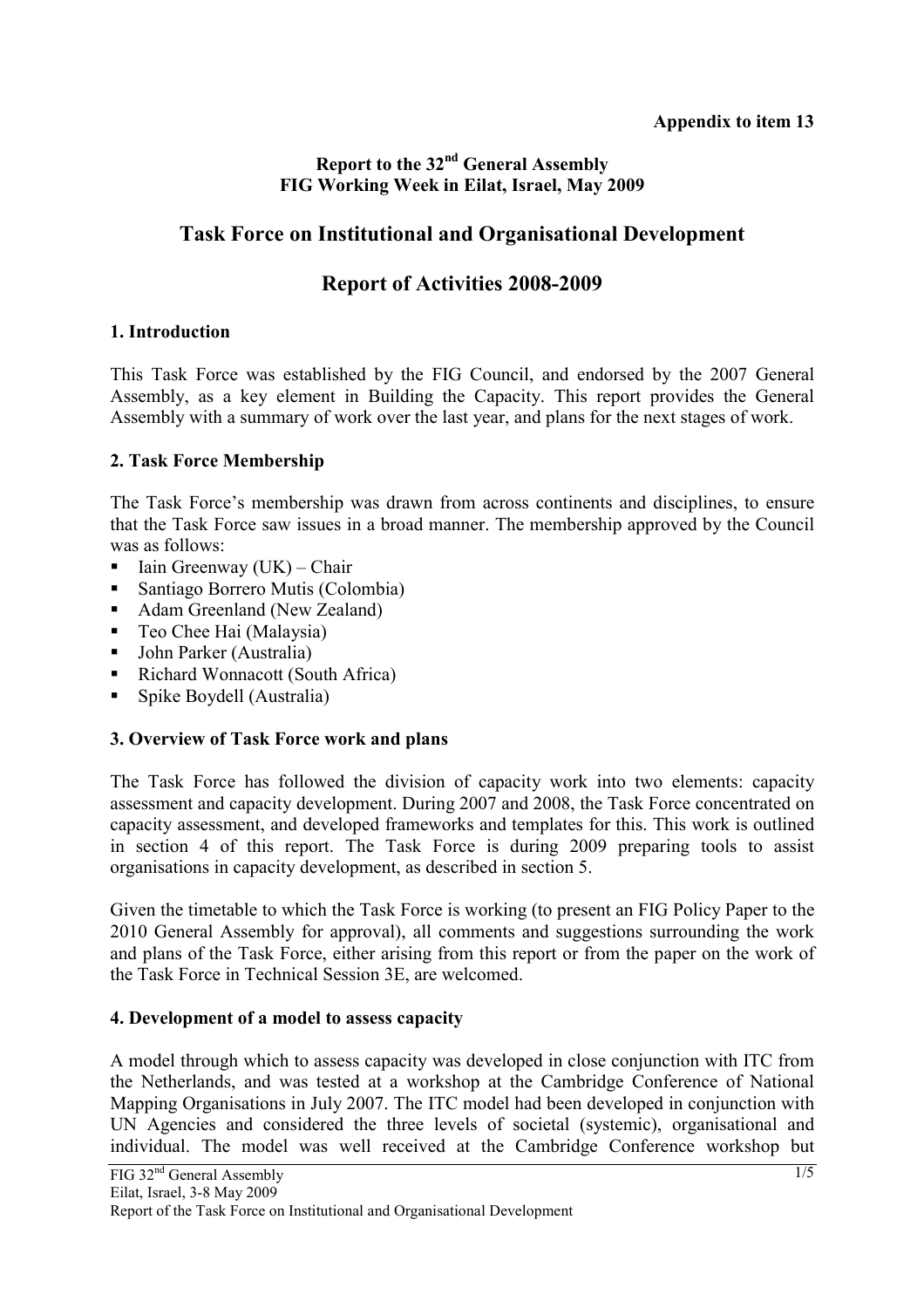comments made by participants, along with reference to other published material, led the Task Force to make some further refinements to it.

The Task Force in particular considered the elements of capacity in the Cambridge Conference model (noting that most authors have settled on the three levels of capacity) and refined it into six elements, those being:

- The development of appropriate land administration policy and legislation;
- The conversion of those policies and legislation into strategies, systems and programmes;
- Agreeing the split of activity between different stakeholders;
- The production of the necessary outputs (for instance, accurate and current surveys, land registers and valuation lists);
- The effective use of those outputs; and
- Ensuring effective learning and improvement.

The Task Force then created an assessment template, providing four statements for each of 18 areas (each of the six elements above, at each of the three levels). Respondents were asked to rank the statements 1-4 in terms of how well the statements reflect the situation in their country/ state.

The assessment template was made available on line during the middle months of 2008, and was also made available in hard copy versions. 41 questionnaires were completed in full. The results include returns from:

| Australia | <b>Brunei</b> | <b>Bulgaria</b> | Canada          |
|-----------|---------------|-----------------|-----------------|
| Colombia  | Cook Islands  | Czech Republic  | Denmark         |
| Egypt     | Fiji          | Finland         | France          |
| Germany   | Hong Kong     | Malawi          | Nigeria         |
| Norway    | Singapore     | Solomon Islands | South Africa    |
| Sri Lanka | Swaziland     | The Netherlands | The Philippines |
| Tonga     | UK            | USA             | Vanuatu         |

giving a broad geographic spread of responses. The responses to many of the questions are very clear cut, suggesting that common issues exist in different regions – this is encouraging in that is allows a single set of outputs from the Task Force to support work in various regions.

The table below provides an overview of the responses (where the most often-selected response is shown, 1 being the 'worst' description and 4 being the 'best' description).

|                                   | <b>Societal</b> | Organisational | <b>Individual</b> |
|-----------------------------------|-----------------|----------------|-------------------|
| Policy development                |                 |                |                   |
| <b>Conversion into programmes</b> |                 |                |                   |
| <b>Division of work</b>           |                 |                |                   |
| <b>Producing outputs</b>          |                 |                |                   |
| Use of outputs                    |                 |                |                   |
| Learning                          |                 |                |                   |

A textual summary of the results is that:

- The organisational section scores best, with the third answer being selected in all six areas;
- In the institutional section, the worst answer is selected once and the second answer two times. Despite the best answer being selected once, it is last choice for very many respondents;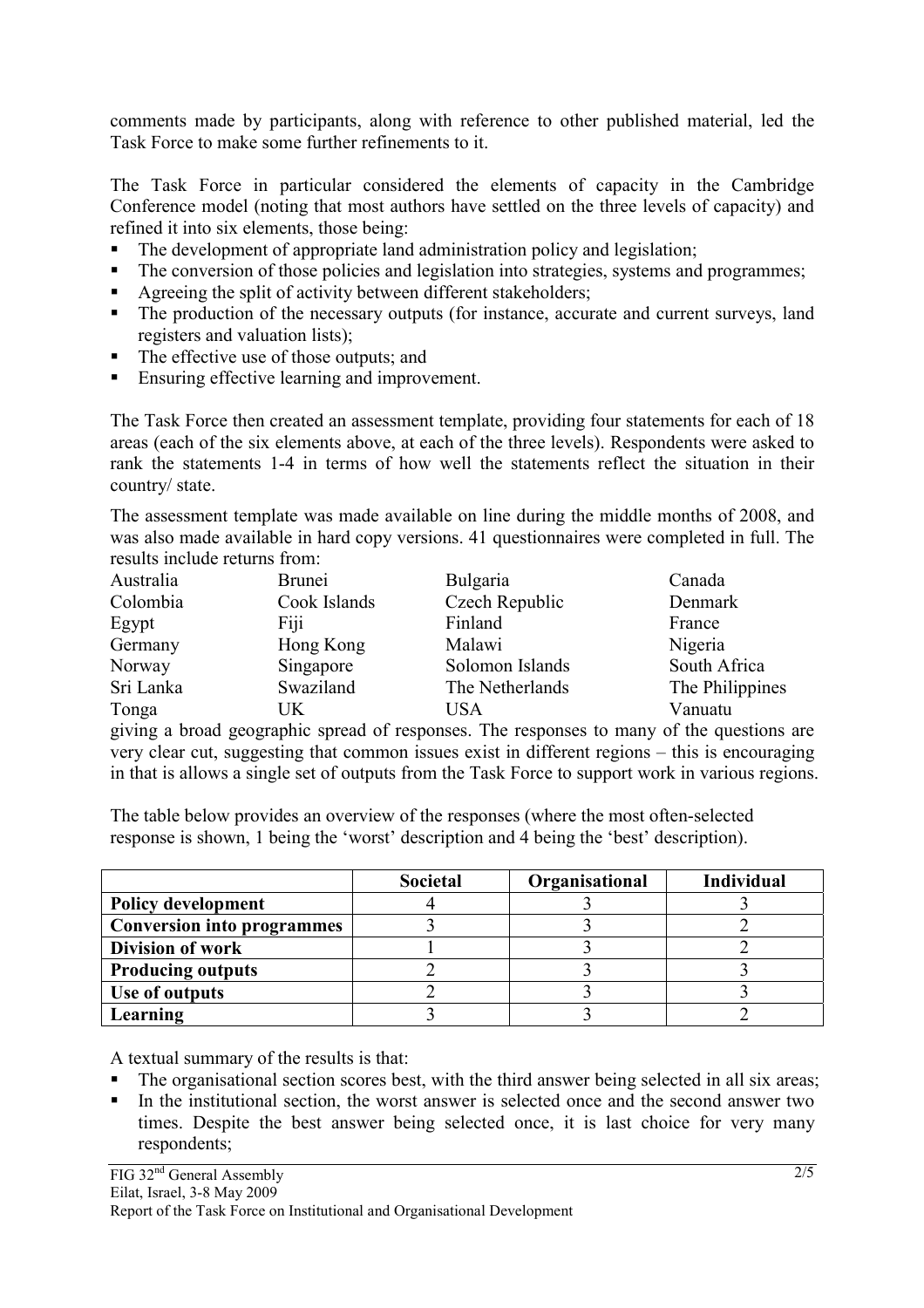- In the individual section, the second answer is selected three times and the third answer three times;
- $\blacksquare$  The area scoring best is policy development;
- The area scoring worst is agreeing the division of labour between stakeholders at the various levels.

Of course, this analysis is somewhat crude, simply showing the answer that is selected most often by respondents as their first choice (the best fit with their perception of the situation in their country); and it is of 41 completed returns, albeit from a wide range of countries.

### **5. Developing support materials for developing capacity**

Recognising the constraints set out in the previous section, the Task Force examined the responses, including the textual responses as to specific issues which hamper organisational capacity in the views of the respondents, and drew the following broad conclusions from the responses:

- Cooperation between organisations is a weak point, with cooperation instead being suspicion in some cases, and the remits and skills of the different organisations not joined up effectively;
- Effective working across sectors is a particular issue brought forward in the free-form comments;
- There are skill gaps declared, particularly in the conversion of policy into programmes, the division of labour, and ensuring effective learning and development;
- Stakeholder requirements appear insufficiently understood/ insufficiently balanced when turning to ensuring effective use of outputs;
- There is insufficient time and effort given to learning from past experience.

The Task Force is now focussing its work on how organisations, and in particular different levels (regional/ national/ sub-national) and sectors (public/ private/ professional expertise), can work together more effectively. With a range of land administration initiatives at each level, it is vital that organisations demonstrate effective coordination, collaboration and cooperation with each other.

The Task Force has therefore moved one stage further from the above summaries, to consider what statements need to be true if institutional and organisational arrangements are such as to enable sustainable capacity to be put in place. The Task Force is in the process of developing its key statements, and welcomes discussion during the Working Week. The statements are currently as follows:

- 1. There are clear statements of what each level/ sector is responsible for
- 2. Relevant training courses clearly explain the need for cooperative working, and the roles of each level/ sector
- 3. There is clear leadership 'from the top' to encourage joining up
- 4. A clear role/ input is given to the private sector (including professional bodies)
- 5. There is a clear focus in place to develop a cooperative culture at individual level
- 6. The network of individuals and organisations has a sufficient voice with key decision makers that land administration issues are taken fully into account in all central policy making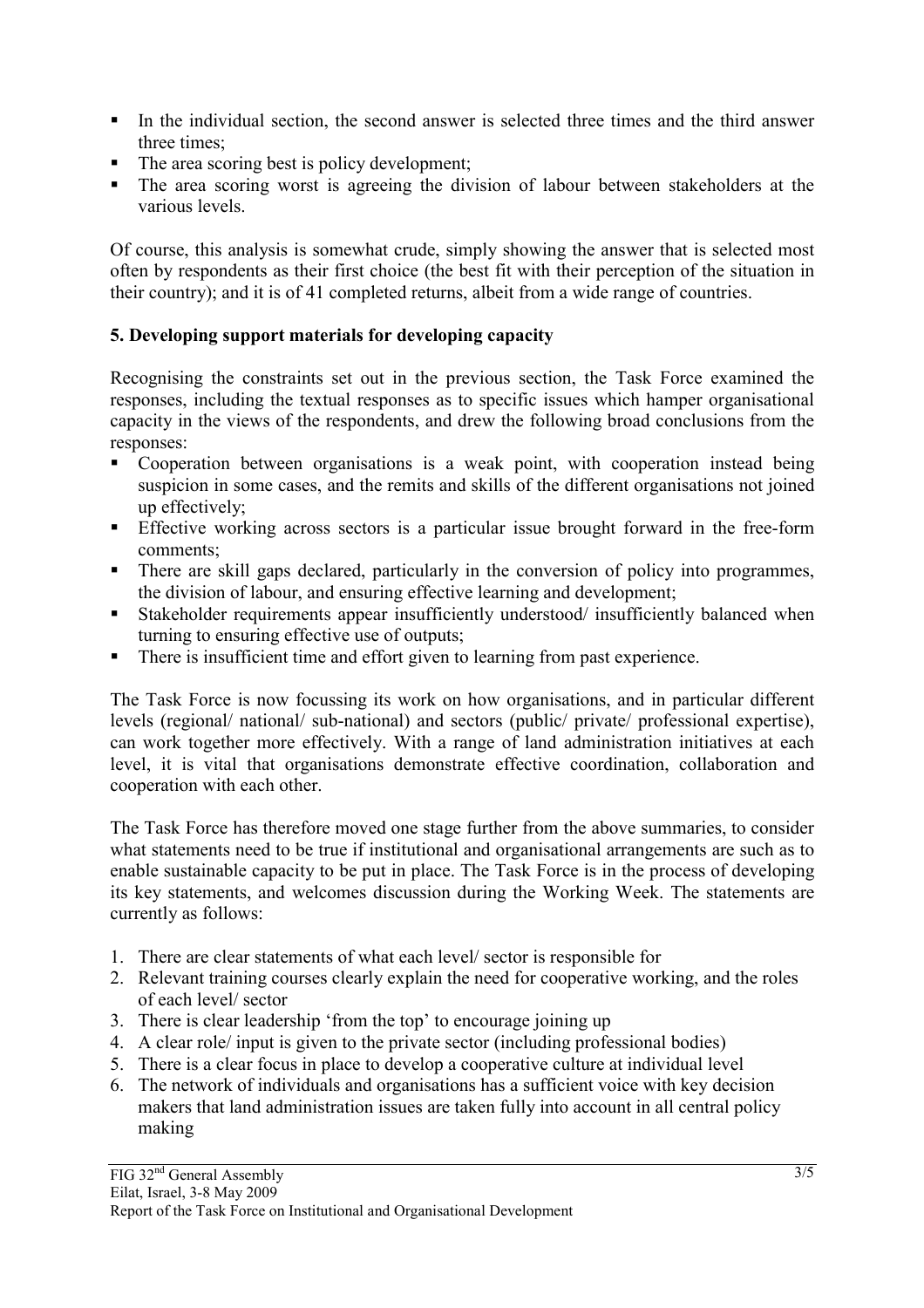- 7. Strategy making is a process open to all stakeholders, with all relevant voices being clearly heard
- 8. The legal framework enables [or at least does not hinder] modern techniques and crosssector working
- 9. There are structured methods for learning from our own and others' experiences

The Task Force intends to progress its work by producing an FIG Policy Paper for publication at the FIG Congress in Sydney, Australia in April 2010. The paper will include practical support tools for organisations seeking to assess and develop capacity. The content of the document is likely to include:

- A policy declaration by FIG
- $\blacksquare$  The context stressing the importance of land administration for national and economic development, and the need for successful, sustainable organisations and institutions to achieve this
- $\blacksquare$  The background explanation of terms; some models which may prove useful; the three tier model of systemic/ organisational/ individual; links/ references to other relevant work
- The research the model (6 areas by 3 levels) used; results of the questionnaire (and any other relevant material)
- The components that need to be in place for institutional and organisational capacity to be developed and sustained, as determined from the Task Force's research across countries and continents, with examples of good practice against each statement
- Conclusions and recommendations
- Annexes
	- A self-assessment tool
	- A checklist (for use by CEOs etc) of key issues from the work of the Task Force that need to be concentrated on

The paper will therefore give practical advice to organisations and practitioners, both on a general basis of key issues to consider, and in a tool to allow them to identify their own strengths and areas for development. It will build on several other FIG Publications, including the Bathurst Declaration; the Nairobi Statement on Spatial Information for Sustainable Development; the Aguascalientes Statement; and Capacity Assessment in Land Administration. It will also be designed to complement other studies.

The Task Force will also consider how the Internet, and in particular knowledge portals and the like, can be used to assist the process of assessing and building capacity. The Global Spatial Data Infrastructure (GSDI) Association has established such a portal. The Task Force membership includes an individual who is very active in the GSDI Association, and one option which will be progressed by the Task Force is making a range of material available via the GSDI Portal.

### **6. Final remarks**

The FIG Task Force on Institutional and Organisational Development was established by the FIG General Assembly in 2007. It has since then: